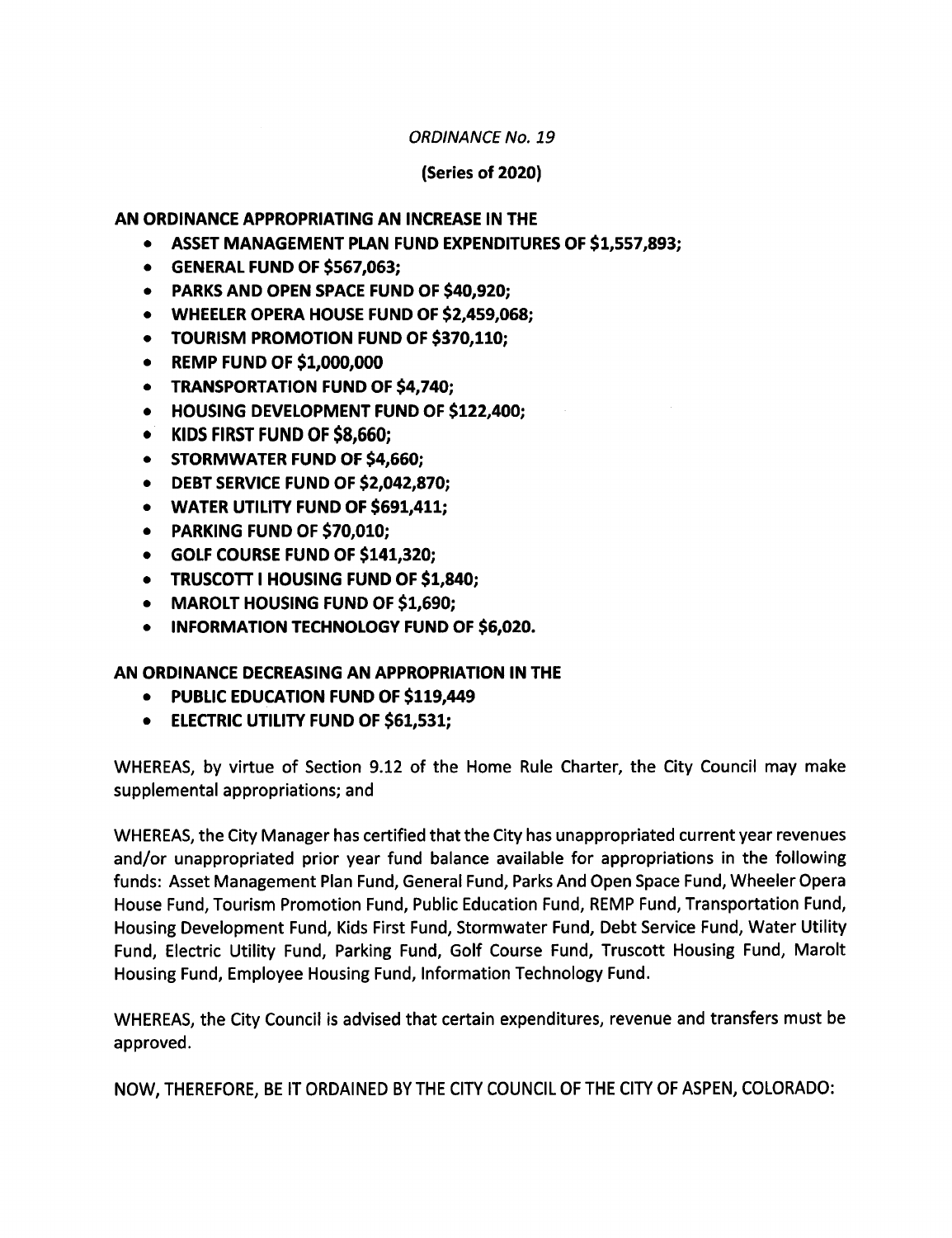## Section 1

Upon the City Manager's certification that there are current year revenues and/or prior year fund balances available for appropriation in the above- mentioned funds, the City Council hereby makes supplemental appropriations as itemized in the Exhibit A.

## Section 2

If any section, subdivision, sentence, clause, phrase, or portion of this ordinance is for any reason invalid or unconstitutional by any court or competent jurisdiction, such portion shall be deemed a separate, distinct and independent provision and such holding shall not affect the validity of the remaining portion thereof.

INTRODUCED, READ, APPROVED AND ORDERED PUBLISHED AND/OR POSTED ON FIRST READING on the 10th day of November 2020.

A public hearing on the ordinance shall be held on the 24th day of November 2020, in the City Council Chambers, City Hall, Aspen, Colorado.

ATTEST:

Nicole Henning, City Cler

Torre, Mayor

FINALLY ADOPTED AFTER PUBLIC HEARING on the 24th day of November 2020.

**ATTEST** 

Nicole Henning, City Clerk

Torre, Mayor

Approved as to Form:

m True, City Attorney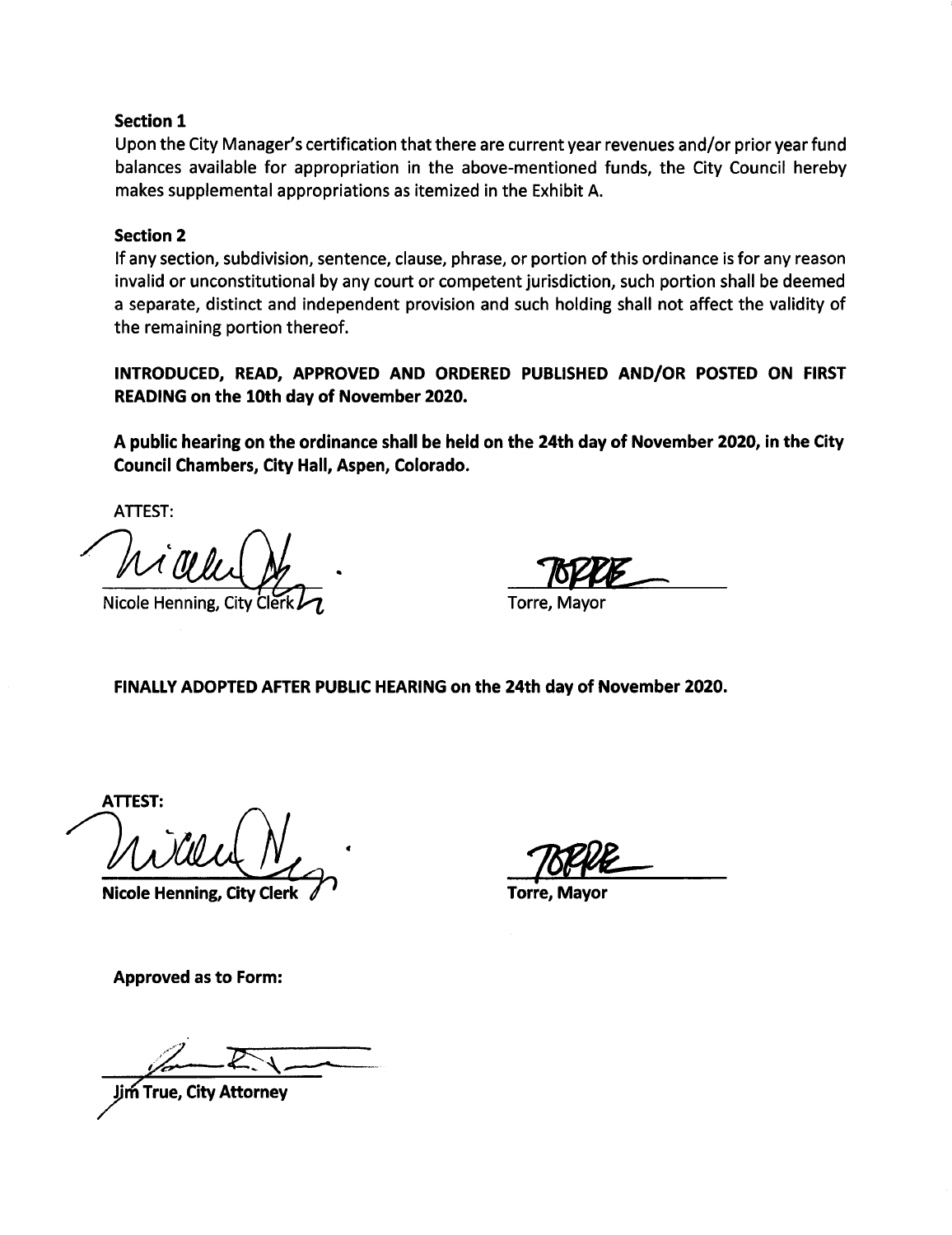## **CITY OF ASPEN 2020 APPROPRIATIONS BY FUND** Exhibit <sup>A</sup>

|                                            |                                  |                         |                              | <b>Revenues</b><br><b>Expenses</b>       |                  |                                          |                                |                       |                                          |                  |                                       |                               |
|--------------------------------------------|----------------------------------|-------------------------|------------------------------|------------------------------------------|------------------|------------------------------------------|--------------------------------|-----------------------|------------------------------------------|------------------|---------------------------------------|-------------------------------|
| <b>CITY OF ASPEN</b><br><b>Fund Name</b>   | <b>Opening</b><br><b>Balance</b> | 2020 Adopted<br>Revenue | <b>Ordinances</b><br>#4 & #5 | 2020 Spring<br>Supplemental Supplemental | <b>2020 Fall</b> | 2020 Amended<br>Revenue<br><b>Budget</b> | 2020 Adopted<br><b>Expense</b> | Ordinances<br>#4 & #5 | 2020 Spring<br>Supplemental Supplemental | <b>2020 Fall</b> | 2020 Amended<br><b>Expense Budget</b> | 2020 Ending<br><b>Balance</b> |
| <b>General Governmental Fund</b>           |                                  |                         |                              |                                          |                  |                                          |                                |                       |                                          |                  |                                       |                               |
| 001 - General Fund                         | \$21,779,065                     | \$36,091,050            | \$3,500,000                  | ( \$3,493,260)                           | \$2,092,000      | \$38,189,790                             | \$36,709,130                   | \$3,500,000           | ( \$493,000]                             | \$567,063        | \$40,283,193                          | \$19,685,662                  |
| <b>Subtotal General Gov't Funds</b>        | \$21,779,065                     | \$36,091,050            | \$3,500,000                  | ( \$3,493,260)                           | \$2,092,000      | \$38,189,790                             | \$36,709,130                   | \$3,500,000           | (\$493,000)                              | \$567,063        | \$40,283,193                          | \$19,685,662                  |
| Special Revenue Governmental Funds         |                                  |                         |                              |                                          |                  |                                          |                                |                       |                                          |                  |                                       |                               |
| 100 - Parks and Open Space Fund            | \$7,810,212                      | \$13,692,910            | \$0                          | ( \$4, 214, 700)                         | \$2,141,500      | \$11,619,710                             | \$14,180,960                   | \$0                   | ( \$1,202,628)                           | \$40,920         | \$13,019,252                          | \$6,410,670                   |
| 120 - Wheeler Opera House Fund             | \$32,229,013                     | \$5,865,220             | \$0                          | ( \$1,972,000)                           | \$3,490,000      | \$7,383,220                              | \$5,459,320                    | \$3,500,000           | \$1,084,691                              | \$2,459,068      | \$12,503,079                          | \$27,109,154                  |
| 130 - Tourism Promotion Fund               | \$322,978                        | \$2,993,610             | \$0                          | ( \$1, 240, 900)                         | \$368,300        | \$2,121,010                              | \$2,991,800                    | \$0                   | ( \$940, 900)                            | \$370,110        | \$2,421,010                           | \$22,978                      |
| 131 - Public Education Fund                | (\$53,049                        | \$2,920,000             | \$0                          | ( \$823,000)                             | ( \$66,400)      | \$2,030,600                              | \$2,920,000                    | \$0                   | ( \$823,000)                             | ( \$119,449)     | \$1,977,551                           | \$0                           |
| 132 - REMP Fund                            | \$5,215,281                      | \$914,010               | \$0                          | \$0                                      | \$0              | \$914,010                                | \$1,945,400                    | \$0                   | \$0                                      | \$1,000,000      | \$2,945,400                           | \$3,183,891                   |
| 141 - Transportation Fund                  | \$7,612,925                      | \$5,404,090             | \$0                          | ( \$1,325,100)                           | \$926,300        | \$5,005,290                              | \$6,809,520                    | \$0                   | ( \$1,157,860)                           | \$4,740          | \$5,656,400                           | \$6,961,815                   |
| 150 - Housing Development Fund             | \$53,571,379                     | \$21,687,160            | \$0                          | (54, 359, 000)                           | \$6,885,600      | \$24,213,760                             | \$16,488,840                   | \$1,000,000           | \$13,695,697                             | \$122,400        | \$31,306,937                          | \$46,478,202                  |
| 152 - Kids First Fund                      | \$6,230,769                      | \$2,334,325             | \$0                          | ( \$679,000)                             | \$353,400        | \$2,008,725                              | \$2,709,290                    | \$1,500,000           | ( \$432, 440)                            | \$8,660          | \$3,785,510                           | \$4,453,984                   |
| 160 - Stormwater Fund                      | \$1,649,441                      | \$1,436,490             | \$0                          | \$0                                      | \$0              | \$1,436,490                              | \$1,364,030                    | \$0                   | \$75,507                                 | \$4,660          | \$1,444,197                           | \$1,641,734                   |
| <b>Subtotal Special Revenue Funds</b>      | \$114,588,949                    | \$57,247,815            | \$0                          | ( \$14,613,700)                          | \$14,098,700     | \$56,732,815                             | \$54,869,160                   | \$6,000,000           | \$10,299,067                             | \$3,891,109      | \$75,059,336                          | \$96,262,428                  |
| <b>Debt Service Governmental Fund</b>      |                                  |                         |                              |                                          |                  |                                          |                                |                       |                                          |                  |                                       |                               |
| 250 - Debt Service Fund                    | \$864,461                        | \$6,244,110             | \$0                          | \$0                                      | \$2,127,000      | \$8,371,110                              | \$6,238,030                    | \$0                   | \$0                                      | \$2,042,870      | \$8,280,900                           | \$954,671                     |
| <b>Subtotal Debt Service Fund</b>          | \$864,461                        | \$6,244,110             | \$0                          | \$0                                      | \$2,127,000      | \$8,371,110                              | \$6,238,030                    | \$0                   | \$0                                      | \$2,042,870      | \$8,280,900                           | \$954,671                     |
| <b>Capital Projects Governmental Funds</b> |                                  |                         |                              |                                          |                  |                                          |                                |                       |                                          |                  |                                       |                               |
| 000 - Asset Management Plan Fund           | \$51,823,759                     | \$9,723,680             | \$0                          | ( \$111,000)                             | \$1,545,800      | \$11,158,480                             | \$3,502,700                    | \$0                   | \$28,615,536                             | \$1,557,893      | \$33,676,129                          | \$29,306,110                  |
| <b>Subtotal Capital Fund</b>               | \$51,823,759                     | \$9,723,680             | \$0                          | (5111,000)                               | \$1,545,800      | \$11,158,480                             | \$3,502,700                    | \$0                   | \$28,615,536                             | \$1,557,893      | \$33,676,129                          | \$29,306,110                  |
| <b>Enterprise Proprietary Funds</b>        |                                  |                         |                              |                                          |                  |                                          |                                |                       |                                          |                  |                                       |                               |
| 421 - Water Utility Fund                   | \$8,403,925                      | \$10,162,120            | \$0                          | ( \$699, 300)                            | \$800,000        | \$10,262,820                             | \$11,973,150                   | \$0                   | \$1,266,455                              | \$691,411        | \$13,931,016                          | \$4,735,729                   |
| 431 - Electric Utility Fund                | \$5,281,556                      | \$10,169,550            | \$0                          | ( \$1,106,600)                           | (5208,000)       | \$8,854,950                              | \$10,083,450                   | \$0                   | \$1,746,775                              | (561, 531)       | \$11,768,694                          | \$2,367,812                   |
| 451 - Parking Fund                         | \$7,023,315                      | \$4,939,030             | \$0                          | ( \$1,522,500)                           | \$0              | \$3,416,530                              | \$8,429,050                    | \$0                   | ( \$145, 137)                            | \$70,010         | \$8,353,923                           | \$2,085,922                   |
| 471 - Golf Course Fund                     | \$570,908                        | \$2,578,450             | \$0                          | $($ \$856,110)                           | \$107,000        | \$1,829,340                              | \$2,341,270                    | \$0                   | ( \$312, 535)                            | \$141,320        | \$2,170,055                           | \$230,193                     |
| 491 - Truscott I Housing Fund              | \$911,804                        | \$2,401,400             | \$0                          | \$0                                      | \$0              | \$2,401,400                              | \$2,268,290                    | \$0                   | \$323,467                                | \$1,840          | \$2,593,597                           | \$719,607                     |
| 492 - Marolt Housing Fund                  | \$2,044,127                      | \$1,453,120             | \$0                          | \$0                                      | \$0              | \$1,453,120                              | \$2,457,590                    | \$0                   | \$266,680                                | \$1,690          | \$2,725,960                           | \$771,287                     |
| <b>Subtotal Enterprise Funds</b>           | \$24,235,635                     | \$31,703,670            | \$0                          | (54, 184, 510)                           | \$699,000        | \$28,218,160                             | \$37,552,800                   | \$0                   | \$3,145,705                              | \$844,740        | \$41,543,245                          | \$10,910,550                  |
| <b>Internal Proprietary Funds</b>          |                                  |                         |                              |                                          |                  |                                          |                                |                       |                                          |                  |                                       |                               |
| 501 - Employee Benefits Fund               | \$3,542,159                      | \$5,538,880             | \$0                          | \$0                                      | \$0              | \$5,538,880                              | \$5,806,600                    | \$0                   | \$0                                      | \$0              | \$5,806,600                           | \$3,274,439                   |
| 505 - Employee Housing Fund                | \$3,989,154                      | \$2,576,640             | \$0                          | ( \$1,797,520)                           | \$0              | \$779,120                                | \$421,410                      | \$0                   | \$666,775                                | \$0              | \$1,088,185                           | \$3,680,089                   |
| 510 - Information Technology Fund          | \$977,216                        | \$2,369,740             | \$0                          | \$0                                      | \$0              | \$2,369,740                              | \$2,347,420                    | \$0                   | \$174,990                                | \$6,020          | \$2,528,430                           | \$818,526                     |
| <b>Subtotal Internal Service Funds</b>     | \$8,508,529                      | \$10,485,260            | \$0                          | ( \$1,797,520)                           | \$0              | \$8,687,740                              | \$8,575,430                    | \$0                   | \$841,765                                | \$6,020          | \$9,423,215                           | \$7,773,054                   |
| <b>ALL FUNDS</b>                           | \$221,800,398                    | \$151,495,585           | \$3,500,000                  | (\$24,199,990)                           | \$20,562,500     | \$151,358,095                            | \$147,447,250                  | \$9,500,000           | \$42,409,073                             | \$8,909,695      | \$208,266,018                         | \$164,892,475                 |
| <b>Less Interfund Transfers</b>            |                                  | \$34,501,270            | \$3,500,000                  | ( \$1,907,930)                           | \$1,718,280      | \$37,811,620                             | \$34,501,270                   | \$3,500,000           | ( \$1,907,930)                           | \$1,718,280      | \$37,811,620                          |                               |
| <b>NET APPROPRIATIONS</b>                  |                                  | \$116,994,315           | \$0                          | (522, 292, 060)                          | \$18,844,220     | \$113,546,475                            | \$112,945,980                  | \$6,000,000           | \$44,317,003                             | \$7,191,415      | \$170,454,398                         |                               |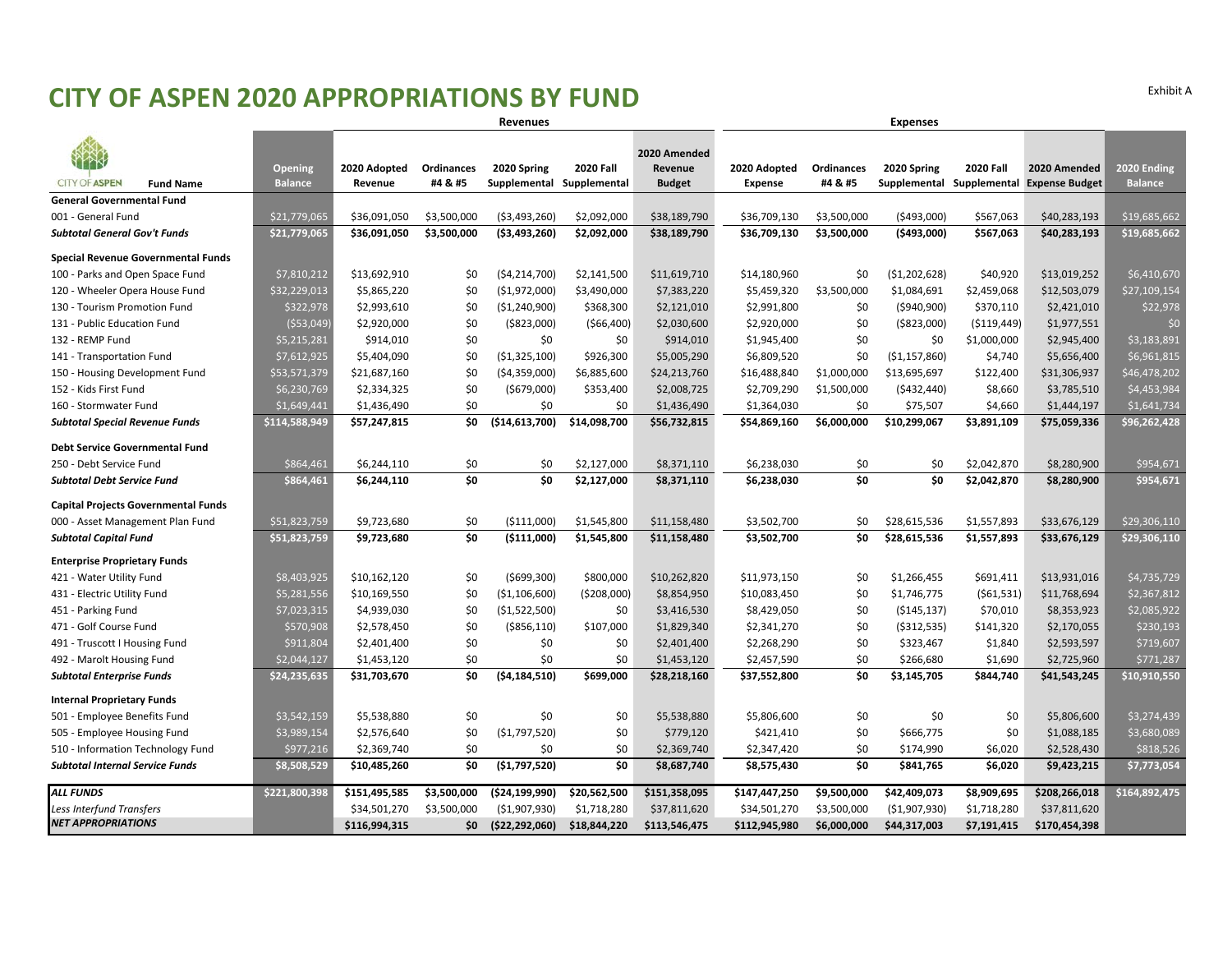

# **2020 FALL SUPPLEMENTAL NEW REQUESTS**

#### **Department/Description Contract Contract Contract Contract Contract Contract Contract Contract Contract Contract Contract Contract Contract Contract Contract Contract Contract Contract Contract Contract Contract Contract**

**Merit Pay**: Merit salary increases occur on hiring date anniversaries, based upon performance in previous 12 months. Merit increases for staff were suspended on April 1 due to the financial uncertainty of COVID, resulting in 145 employees receiving merit increases in 1st quarter, 2020 and more than 150 current employees becoming ineligible in quarters 2,3, and 4 due to the suspension. As shared with Council in monthly financial reports, revenues are down, but not as significantly as initially estimated. It is recommended the remaining employees be eligible for merit increases up to 4% in 2020. The total impact of this supplemental across all funds is approximately \$199K. This supplemental will assist in addressing internal equity by catching up employees who are became ineligible. There is sufficient revenue in the various funds to address this matter. If approved, staff will adjust the 2021 budget to include the merit salary increases of these employees in the 2021 spring supplemental request. This change will not result in merit increases in 2021, rather it only addressed the inequity in the application of the suspension in 2020.

| 001 - General Fund                |           | \$93,780  |
|-----------------------------------|-----------|-----------|
| 100 - Parks and Open Space Fund   |           | \$23,210  |
| 120 - Wheeler Opera House Fund    |           | \$4,320   |
| 141 - Transportation Fund         |           | \$2,990   |
| 152 - Kids First Fund             |           | \$6,700   |
| 160 - Stormwater Fund             |           | \$4,660   |
| 421 - Water Utility Fund          |           | \$20,750  |
| 431 - Electric Utility Fund       |           | \$17,130  |
| 451 - Parking Fund                |           | \$8,180   |
| 471 - Golf Course Fund            |           | \$7,470   |
| 491 - Truscott I Housing Fund     |           | \$1,840   |
| 492 - Marolt Housing Fund         |           | \$1,690   |
| 510 - Information Technology Fund |           | \$6,020   |
|                                   | Citywide: | \$198,740 |

**2021 Election Preparation**: The City Clerk's office is requesting additional funding for the 2021 City of Aspen election. Due to COVID‐19 and the uncertainty of City Hall being opened up to the public to drop off ballots and vote, the City will install a ballot box in front of City Hall (Armory Building). This will make it easier for the voting public to drop off their ballots without having to enter the building. Funds are requested for a ballot box, installation, and surveillance. Additionally, we will need to provide PPE to the voting public and election judges. The Clerk's Office is also requesting a small fund for marketing and advertising to get the word out to the public on what voting will look like in 2021 and that there will be a ballot box available and its location. \$15,380

### **City Clerk's Office Subtotal: \$15,380 Contract Support for Processing Land Use Cases and Reviewing Building Permits:** The Planning staff has had vacancies in two senior positions--Planning Director and Senior Planner--since early this year. At the same time, the Planning workload has continued to increase. In the Building Department, the number of permits being submitted by applicants has outpaced the staff's capacity to review them timely. The Department estimates that it needs \$150,000 in contractor support to process this workload over the next 6 months. It has \$50,000 that it can put towards the needed contracts, and is requesting supplemental funding of \$100,000, split between the Building and Planning cost centers. This work will be started in 2020, but the work will carry into 2021. We will be asking for an operating carry forward in 2021 of any unused funds to keep the work moving forward. \$25,000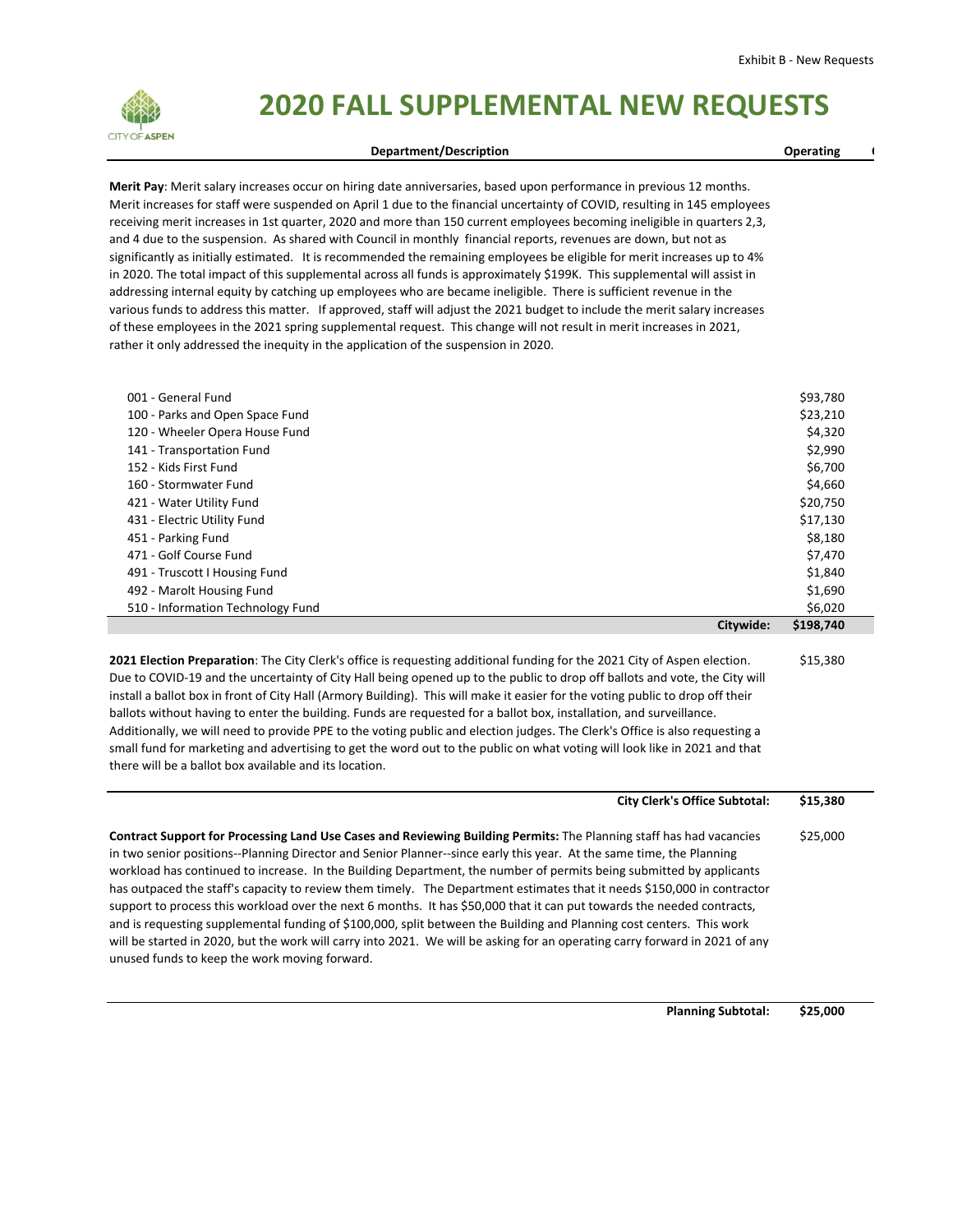Exhibit B ‐ New Requests

| Department/Description                                                                                                                                                                                                                                                                                                                                                                                                                                                                                                                                                                                                                                                                                                                                                                                                                                                                                                          | <b>Operating</b> |  |
|---------------------------------------------------------------------------------------------------------------------------------------------------------------------------------------------------------------------------------------------------------------------------------------------------------------------------------------------------------------------------------------------------------------------------------------------------------------------------------------------------------------------------------------------------------------------------------------------------------------------------------------------------------------------------------------------------------------------------------------------------------------------------------------------------------------------------------------------------------------------------------------------------------------------------------|------------------|--|
| Contract Support for Processing Land Use Cases and Reviewing Building Permits: The Planning staff has had vacancies<br>in two senior positions--Planning Director and Senior Planner--since early this year. At the same time, the Planning<br>workload has continued to increase. In the Building Department, the number of permits being submitted by applicants<br>has outpaced the staff's capacity to review them timely. The Department estimates that it needs \$150,000 in contractor<br>support to process this workload over the next 6 months. It has \$50,000 that it can put towards the needed contracts,<br>and is requesting supplemental funding of \$100,000, split between the Building and Planning cost centers. This work<br>will be started in 2020, but the work will carry into 2021. We will be asking for an operating carry forward in 2021 of any<br>unused funds to keep the work moving forward. | \$75,000         |  |
|                                                                                                                                                                                                                                                                                                                                                                                                                                                                                                                                                                                                                                                                                                                                                                                                                                                                                                                                 |                  |  |

**Building Subtotal: \$75,000**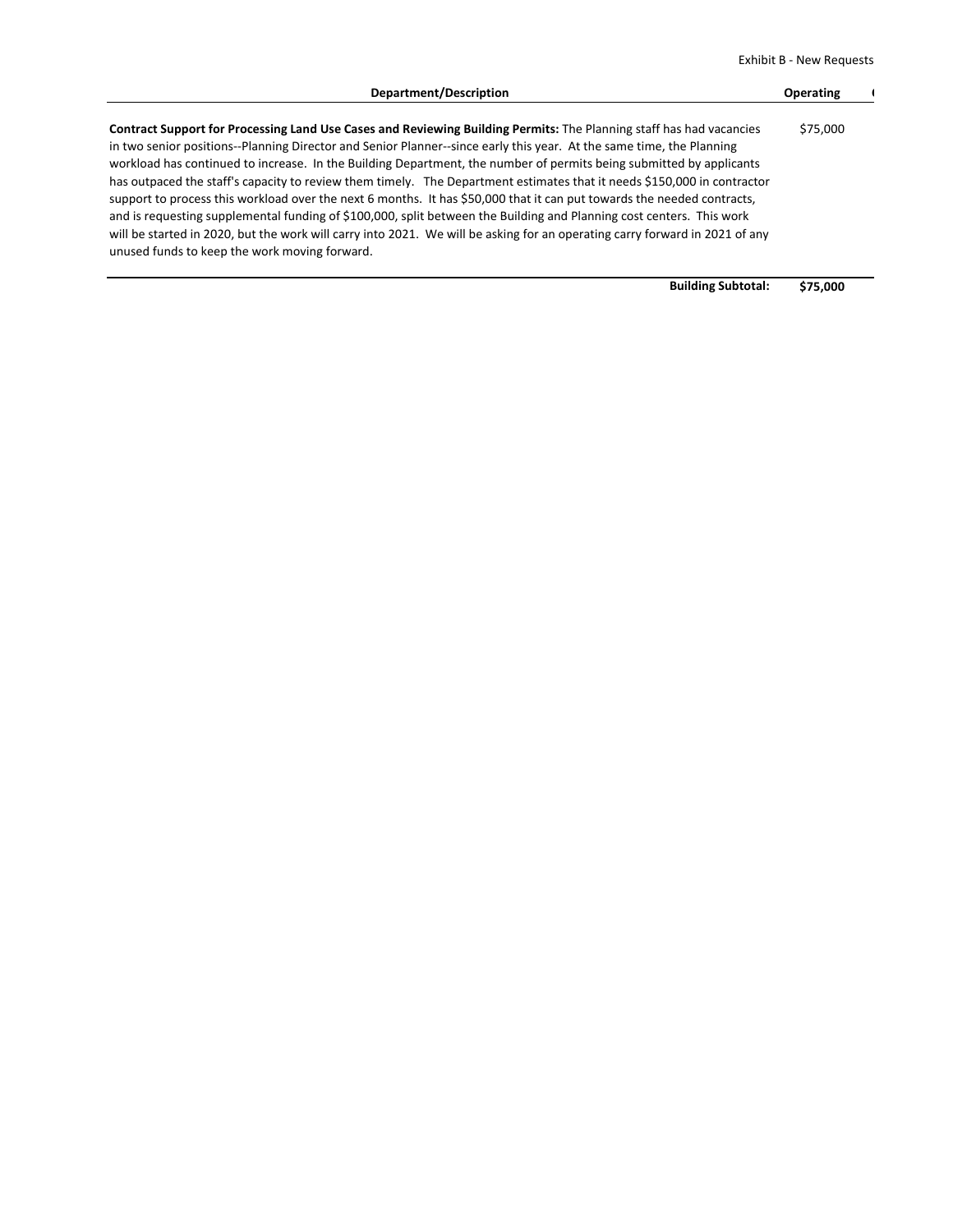Exhibit B ‐ New Requests

| Department/Description                                                                                                                                                                                                                                                                                                                                                                                                                                                                                             | <b>Operating</b> |  |
|--------------------------------------------------------------------------------------------------------------------------------------------------------------------------------------------------------------------------------------------------------------------------------------------------------------------------------------------------------------------------------------------------------------------------------------------------------------------------------------------------------------------|------------------|--|
| Remote Network Access Fees: In response to COVID-19, the department had to purchase 25 NetMotion licenses to be<br>able to have officers work remotely and still access our system in a secure manner. This represents the increased cost of<br>the new licenses.                                                                                                                                                                                                                                                  | \$7,700          |  |
| <b>Police Subtotal:</b>                                                                                                                                                                                                                                                                                                                                                                                                                                                                                            | \$7,700          |  |
| 001 - General Fund Total:                                                                                                                                                                                                                                                                                                                                                                                                                                                                                          | \$123,080        |  |
| <b>Projector Purchase:</b> The current projector is over 8 years old and the current technology has surpassed the ability of the<br>current projector to show movies in the format they are filmed in which creates some issues when showing films. This<br>capital expense was planned for 2021, but is being requested now in light of the COVID-19 shutdown.                                                                                                                                                    | \$0              |  |
| Restaurant & Bar Improvement and Repair: Necessary repairs to the restaurant include floor and vent hood repairs.<br>These are the responsibility of the City, not the tenant. This project was planned for 2021, but is being requested now<br>because the restaurant tenant is not currently occupying the site.                                                                                                                                                                                                 | \$0              |  |
| 120 - Wheeler Fund Total:                                                                                                                                                                                                                                                                                                                                                                                                                                                                                          | \$0              |  |
| <b>312 W. Hyman Repairs:</b> This unit was possibly going to be redeveloped by the buyer. It has been empty and on the<br>market for 2 years. Asset was tasked with readying the unit for use by staff. During occupation of the unit both of the<br>original water and waste lines from the 1980's failed, requiring extensive repairs.                                                                                                                                                                           | \$120,000        |  |
| 150 - Housing Development Fund:                                                                                                                                                                                                                                                                                                                                                                                                                                                                                    | \$120,000        |  |
| Golf Lessons: As part of its agreement with the golf lessons lease holder, the City collects revenues and remits them to<br>the vendor. This year due to COVID and a resurgence and golf popularity, golf lessons will bring in more revenue than<br>any year in the past. The expense and revenue accounts need to be adjusted in order to pay the vendor.                                                                                                                                                        | \$80,000         |  |
| Golf Cart Fleet Rentals: Per the Pitkin County regulations for golf course operations, as part of COVID-19 public health<br>orders, golf carts could not be shared unless persons were living in the same household. Due to this mandate, additional<br>golf carts were needed for operations in 2020. 20 additional golf carts were rented for the golf season to allow the<br>operation to run effectively. This request is to cover increased cart rental costs, and labor to maintain the additional<br>fleet. | \$40,500         |  |
| Golf Simulator: Additional labor was utilized to run the golf simulator at the golf clubhouse January through early March<br>2020. This operation was successful in that it realized more revenues than expenses and also drove increased sales in the<br>restaurant.                                                                                                                                                                                                                                              | \$13,350         |  |
| 471 - Golf Course Fund:                                                                                                                                                                                                                                                                                                                                                                                                                                                                                            | \$133,850        |  |
| <b>Total New Requests - Operating / Capital:</b>                                                                                                                                                                                                                                                                                                                                                                                                                                                                   | \$575,670        |  |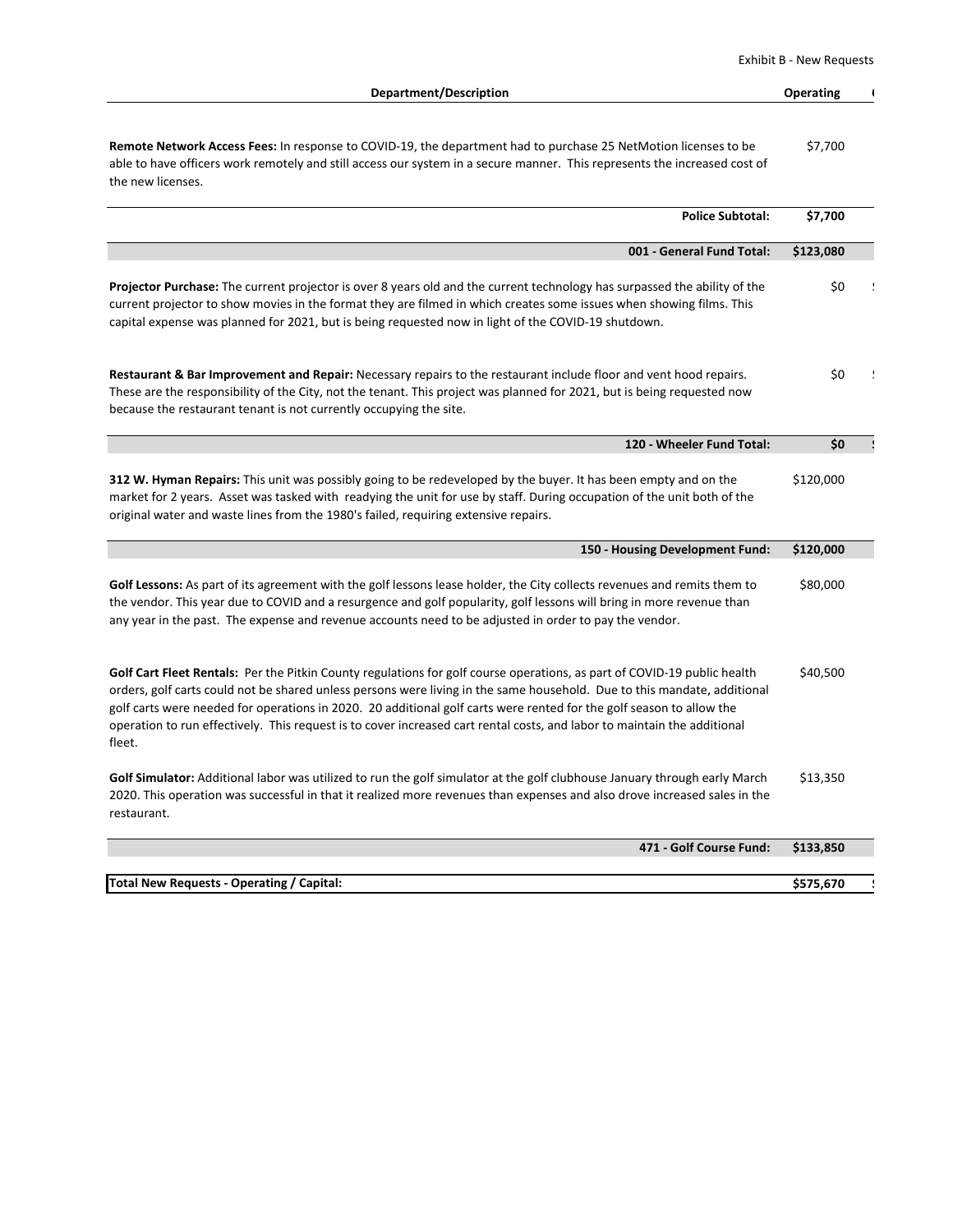

# **2020 TECHNICAL ADJUSTMENTS**

| <b>Department/Description</b>                                                                                                                                                                                                                                                                                                                                                                                                                                                                                                                                                                                        | <b>Operating</b> | Capital              | Debt | <b>Transfers Out</b> |
|----------------------------------------------------------------------------------------------------------------------------------------------------------------------------------------------------------------------------------------------------------------------------------------------------------------------------------------------------------------------------------------------------------------------------------------------------------------------------------------------------------------------------------------------------------------------------------------------------------------------|------------------|----------------------|------|----------------------|
| New City Offices Reprogramming Costs: At the July 27, 2020 City Council work session,<br>Council supported the increased use of \$1.5 million from the REMP Fund and accrued<br>interest on previously issued debt, for reprogamming and upgrades for the New City Offices<br>(Project 51112 City Offices 425 Rio Grande).                                                                                                                                                                                                                                                                                           |                  | \$0 \$1,500,000      | \$0  | \$0                  |
| Traffic Solutions Trailer Purchase: Two variable message signs (VMS) were purchased in an<br>effort to have these type of signs available for any messaging the city/departments might<br>need to get out to drivers/public. These signs can be remotely updated at any time, providing<br>a great tool to send out important or emergency messaging when needed. The purchase of<br>the signs will help offset high rental costs, and speed up the rollout of important public safety<br>information. The signs were purchased using COVID-19 authorized funds for the Police<br>Department.                        | \$45,800         | \$0                  | \$0  | \$0                  |
| <b>Release of Capital Reserves:</b> The City is holding capital reserve contributions on behalf of the<br>former owner of the ISIS Theater that need to be released.                                                                                                                                                                                                                                                                                                                                                                                                                                                 | \$12,093         | \$0                  | \$0  | \$0                  |
| 000 - Asset Management Fund Total:                                                                                                                                                                                                                                                                                                                                                                                                                                                                                                                                                                                   |                  | \$57,893 \$1,500,000 | \$0  | \$0                  |
| Transfer to Debt Service for Payment of ISIS Theater Debt: The City of Aspen made a<br>\$80,480 payment on September 1, 2020 on behalf of Aspen Film. This will be repaid, interest<br>free, by Aspen Film on or before September 1, 2022 as part of a new sublease with Aspen<br>Film.                                                                                                                                                                                                                                                                                                                              | \$0              | \$0                  | \$0  | \$80,480             |
| <b>Nonclassified Subtotal:</b>                                                                                                                                                                                                                                                                                                                                                                                                                                                                                                                                                                                       | \$0              | \$0                  |      | \$80,480             |
| Payment of Tobacco Tax funds to Aspen School District: Per an IGA approved on November<br>10, 2020 (Resolution No. 99, Series of 2020), the City will release previously collected<br>Tobacco Tax funds to the Aspen School District in an amount of \$20,833 per month for the<br>remaining 4 months of the year.                                                                                                                                                                                                                                                                                                   | \$83,333         | \$0                  | \$0  | \$0                  |
| <b>CDOT Streets Activation Grant:</b> \$50,000 grant from CDOT to facilitate street activation in<br>Winter. This grant requires a 10% match of \$5,000.                                                                                                                                                                                                                                                                                                                                                                                                                                                             | \$50,000         | \$0                  | \$0  | \$0                  |
| Traffic Solutions Trailer Purchase (Transfer to AMP Fund): Two variable message signs<br>(VMS) were purchased in an effort to have these type of signs available for any messaging<br>the city/departments might need to get out to drivers/public. These signs can be remotely<br>updated at any time, providing a great tool to send out important or emergency messaging<br>when needed. The purchase of the signs will help offset high rental costs, and speed up the<br>rollout of important public safety information. The signs were purchased using COVID-19<br>authorized funds for the Police Department. | \$0              | \$0                  | \$0  | \$45,800             |
| <b>Mayor and Council Subtotal:</b>                                                                                                                                                                                                                                                                                                                                                                                                                                                                                                                                                                                   | \$133,333        | \$0                  | \$0  | \$45,800             |
| <b>I-70 West Training Reimbursement:</b> The Aspen Police Department has been awarded<br>\$18,000 for Empathy Based Interrogation training. The training is scheduled to be on<br>November 2-4th. In order to secure this training we needed to do a deposit of \$5,000, which<br>could not be covered by the grant until the training is completed. The APD paid for that<br>deposit and once the training is completed we will receive the \$5,000 some time after the<br>training and in order to keep this within this years budget we are requesting to be<br>reimbursed at this time.                          | \$5,000          | \$0                  | \$0  | \$0                  |
| <b>POST Training Grant:</b> The Aspen Police Department was awarded \$5,000 in grant money to<br>cover a portion of the Roaring Fork Training Program. This program consists of four agencies<br>working together to provide training in the following areas: firearms, arrest control, driving,<br>active shooter and less lethal use of force.                                                                                                                                                                                                                                                                     | \$5,000          | \$0                  | \$0  | \$0                  |
| <b>Police Subtotal:</b>                                                                                                                                                                                                                                                                                                                                                                                                                                                                                                                                                                                              | \$10,000         | \$0                  | \$0  | \$0                  |
| 001 - General Fund Total:                                                                                                                                                                                                                                                                                                                                                                                                                                                                                                                                                                                            | \$143,333        | \$0                  | \$0  | \$126,280            |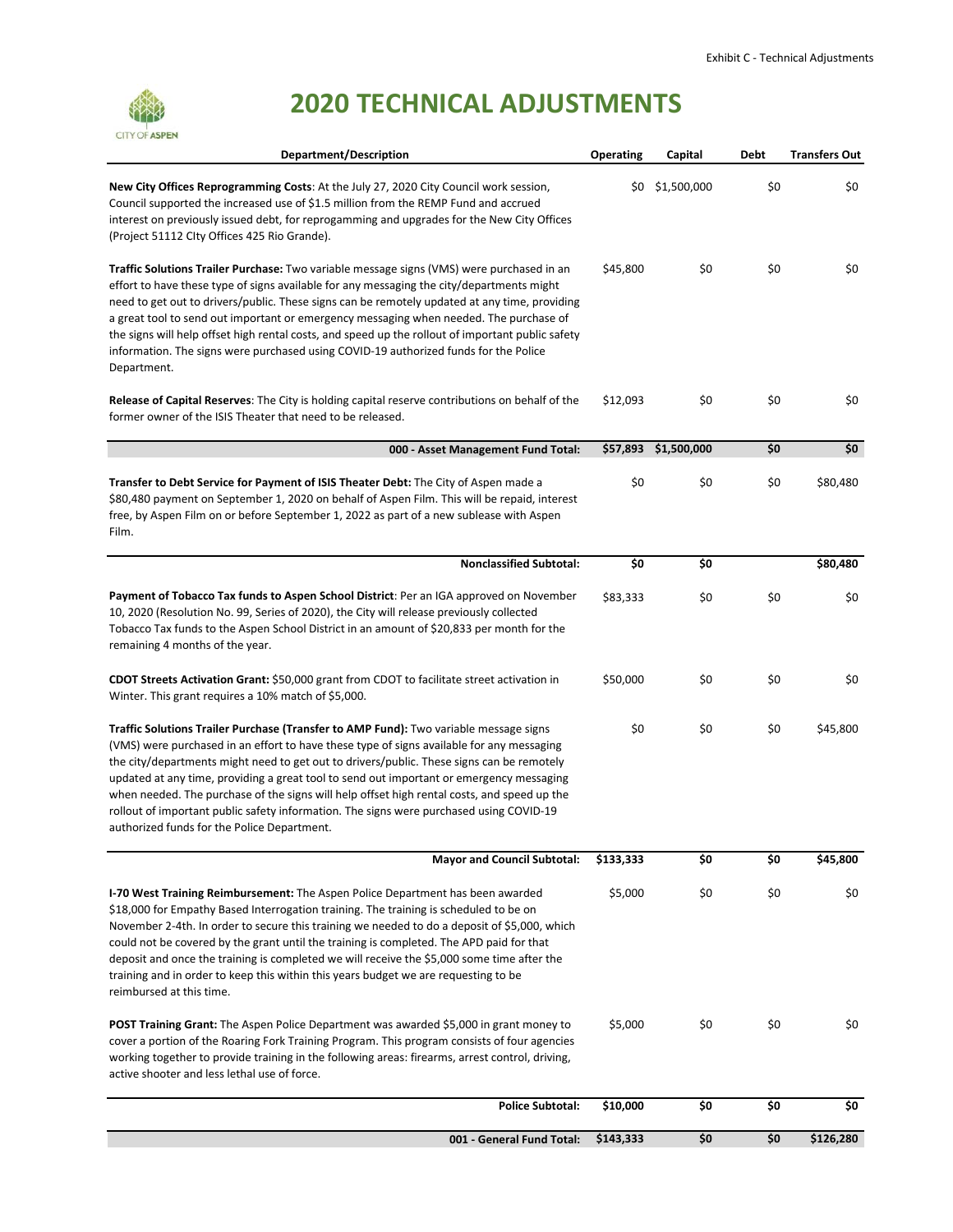| <b>Department/Description</b>                                                                                                                                                                                                                                                                                                                                                    | <b>Operating</b> | Capital           | <b>Debt</b> | <b>Transfers Out</b> |
|----------------------------------------------------------------------------------------------------------------------------------------------------------------------------------------------------------------------------------------------------------------------------------------------------------------------------------------------------------------------------------|------------------|-------------------|-------------|----------------------|
| <b>Wheeler Exterior and Masonry Repairs:</b> Repairs are being made to the exterior of the<br>Wheeler Opera House per resolutions #74 and #75. This is a previously unplanned capital<br>project that was started in 2020 due to the Wheeler's closure as a result of COVID-19.                                                                                                  |                  | \$0 \$2,057,000   | \$0         | \$0                  |
| <b>Expanded Arts Grants Payments: Council authorized increased grant payments to arts</b><br>organizations as a part of the City's COVID-19 response. This amount is the increase over the<br>budgeted amount.                                                                                                                                                                   | \$0              | \$146,000         | \$0         | \$0                  |
| Reduce Over-appropriation to Project 51041 - Wheeler Building and Site Improvements:<br>Project 51041 was over-appropriated in the spring 2020 supplemental (Ordinance 7 Series<br>2020) by \$48,252. At the time that the ordinance was adopted, certain expenses had not yet<br>been recorded for 2019 that would have otherwise reduced the carryforward amount<br>requested. | \$0              | (548, 252)        | \$0         | \$0                  |
| 120 - Wheeler Opera House Fund Total:                                                                                                                                                                                                                                                                                                                                            |                  | $$0$ $$2,154,748$ | \$0         | \$0                  |
| True Up Appropriation Authority - Technical adjustment to reflect changes in revenue<br>projections from sales tax and the amount of funds that can be remitted to ACRA.                                                                                                                                                                                                         | \$370,110        | \$0               | \$0         | \$0                  |
| 130 - Tourism Promotion Fund:                                                                                                                                                                                                                                                                                                                                                    | \$370,110        | \$0               | \$0         | \$0                  |
| True Up Appropriation Authority - Technical adjustment to reflect changes in revenue<br>projections from sales tax and the amount of funds that can be remitted to the school<br>district.                                                                                                                                                                                       | ( \$119, 449)    | \$0               | \$0         | \$0                  |
| 131 - Public Education Fund Total:                                                                                                                                                                                                                                                                                                                                               | ( \$119,449)     | \$0               | \$0         | \$0                  |
| Transfer REMP Funds to Asset Management Fund for New City Offices: At the July 27, 2020<br>work session, Council supported the transfer of \$1,000,000 from the REMP Fund (132) to pay<br>for increased costs related to energy efficiency reprogramming of the new city offices<br>(Project 51112 City Offices 425 Rio Grande).                                                 | \$0              | \$0               | \$0         | \$1,000,000          |
| 132 - REMP Fund:                                                                                                                                                                                                                                                                                                                                                                 | \$0              | \$0               | \$0         | \$1,000,000          |
| ISIS Debt Payoff: Payoff of previous outstanding ISIS debt from proceeds of debt reissuance<br>(shown as a revenue increase in the 250 Fund).                                                                                                                                                                                                                                    | \$0              | \$0               | \$1,960,000 | \$0                  |
| <b>ISIS Theater Refinanced Debt Issuance Costs: Professional services costs related to the</b><br>reissuance of ISIS Theater debt, per ordinance #14 (Series 2020).                                                                                                                                                                                                              | \$66.250         | \$0               | \$0         | \$0                  |
| Interest Expense on Old ISIS Theater Debt: Payoff of accrued interest for old ISIS Theater<br>debt through 9/1/2020, per ordinance #14 (Series 2020).                                                                                                                                                                                                                            | \$16,620         | \$0               | \$0         | \$0                  |
| 250 - Debt Service Fund:                                                                                                                                                                                                                                                                                                                                                         | \$82,870         | \$0               | \$1,960,000 | \$0                  |
| Transfer - Project 50594 Electric AIM - Mesh Network: Revised apportionment of the<br>automated metering (AIM) project between the two utility funds based on the benefits<br>provided to each fund. This is an accounting action and does not increase total project costs.                                                                                                     | \$0              | \$878,661         | \$0         | (5208,000)           |
| 421 - Water Utility Fund:                                                                                                                                                                                                                                                                                                                                                        | \$0              | \$878,661         | \$0         | ( \$208,000)         |
| Transfer - Project 50594 Electric AIM - Mesh Network: Revised apportionment of the<br>automated metering (AIM) project between the two utility funds based on the benefits<br>provided to each fund. This is an accounting action and does not increase total project costs.                                                                                                     | \$0              | $($ \$878,661)    | \$0         | \$800,000            |
| 431 - Electric Utility Fund:                                                                                                                                                                                                                                                                                                                                                     | \$0              | $($ \$878,661)    | \$0         | \$800,000            |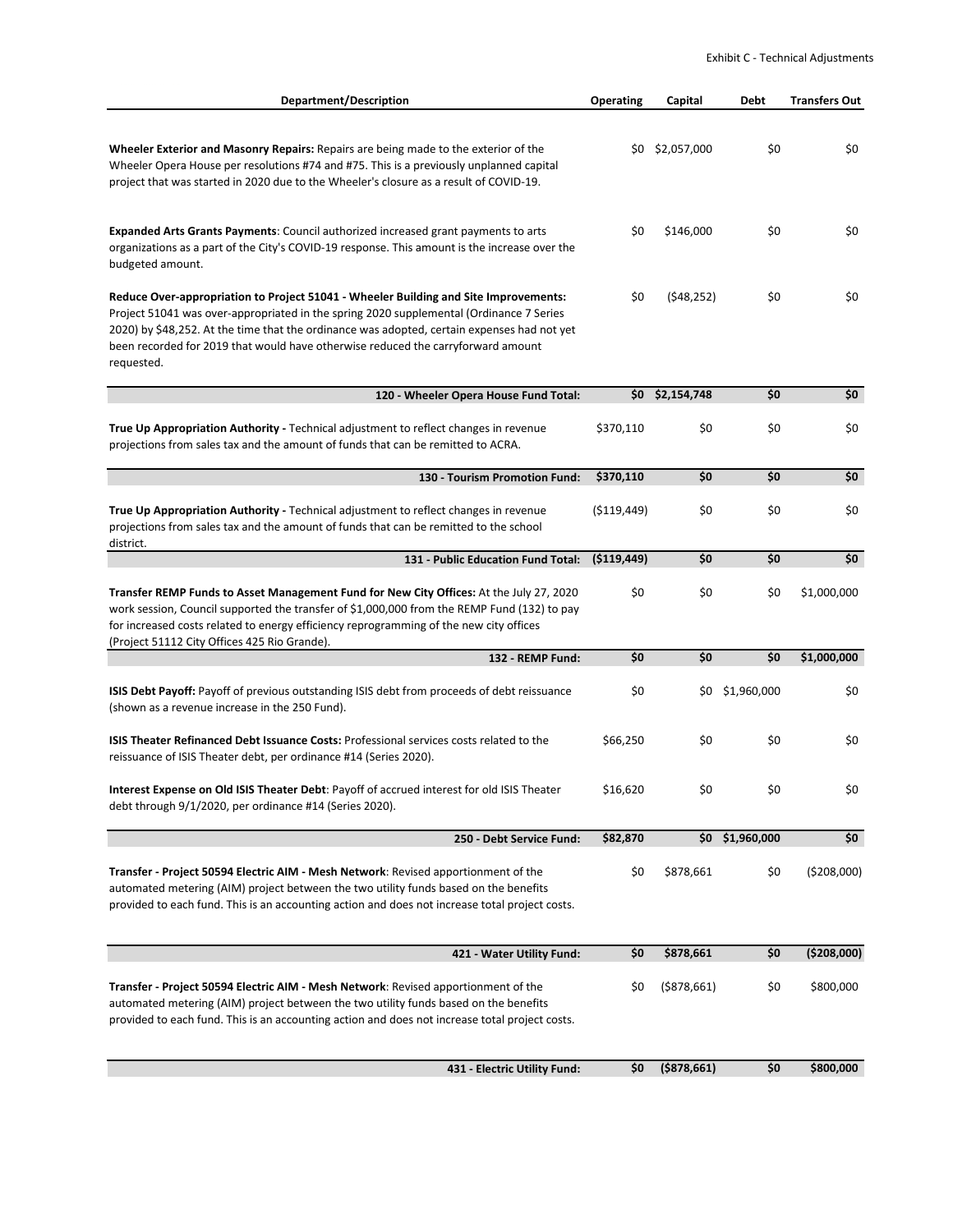| Department/Description                                                                  | <b>Operating</b> | Capital     | <b>Debt</b> | <b>Transfers Out</b> |
|-----------------------------------------------------------------------------------------|------------------|-------------|-------------|----------------------|
| <b>Employee Payout:</b> Per City policy, payout of employee accrued PTO and sick leave. |                  |             |             |                      |
| 001 - General Fund                                                                      | \$73,040         | \$0         | \$0         | \$0                  |
| 451 - Parking Fund                                                                      | \$61,830         | \$0         | \$0         | \$0                  |
| Food Tax Rebate Program: Rebates have come in approximately \$31K higher than budgeted. |                  |             |             |                      |
|                                                                                         |                  |             |             |                      |
| 001 - General Fund                                                                      | \$7,550          | \$0         | \$0         | \$0                  |
| 100 - Parks and Open Space Fund                                                         | \$17,710         | \$0         | \$0         | \$0                  |
| 141 - Transportation Fund                                                               | \$1,750          | \$0         | \$0         | \$0                  |
| 150 - Housing Development Fund                                                          | \$2,400          | \$0         | \$0         | \$0                  |
| 152 - Kids First Fund                                                                   | \$1,960          | \$0         | \$0         | \$0                  |
| Total Technical Adjustments - Operating / Capital / Transfers:                          | \$700,997        | \$3,654,748 | \$1,960,000 | \$1,718,280          |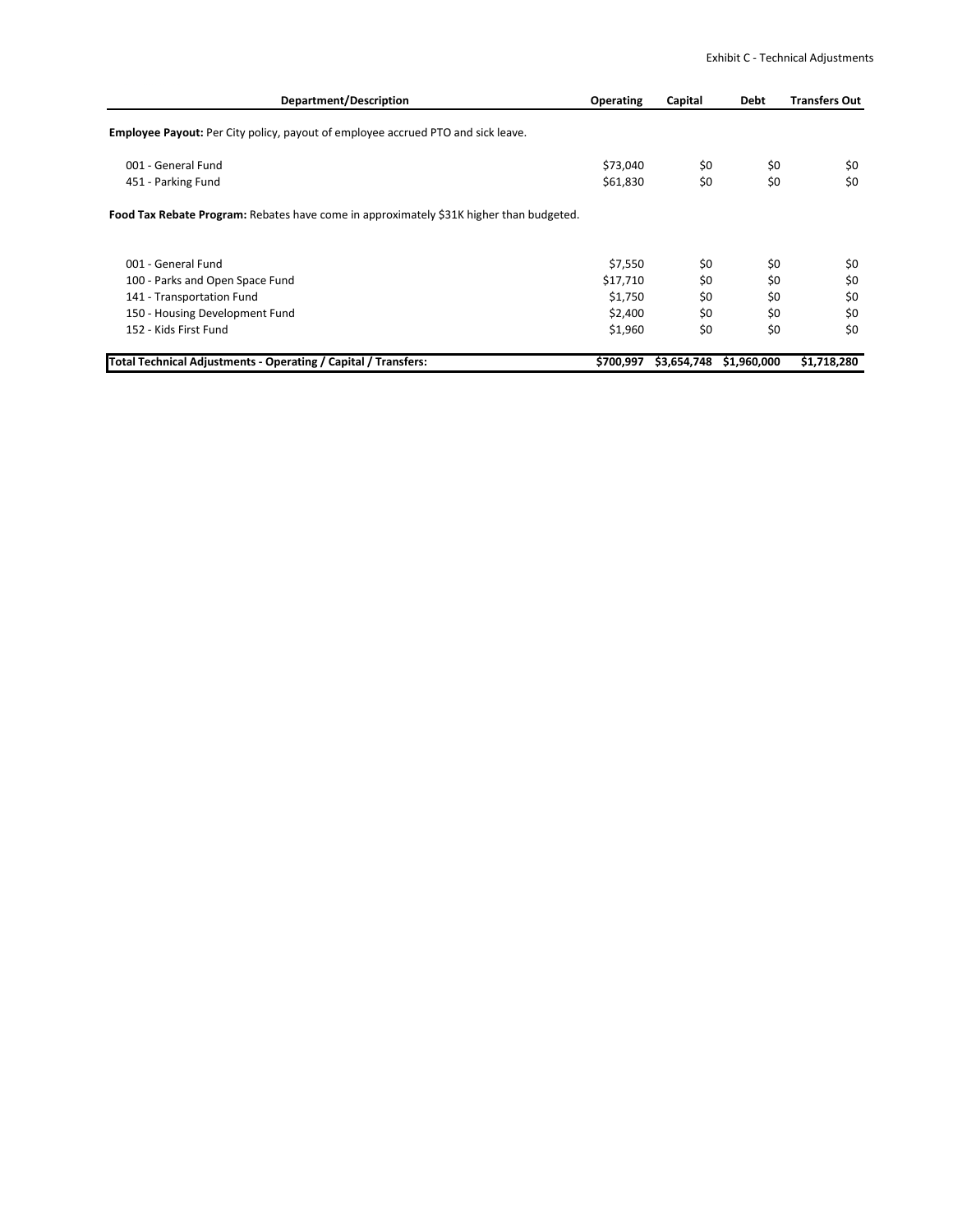

# **2020 FALL REVENUE & TRANSFER DETAIL**

| <b>Department/Description</b>                                                                                                                                                                                                                                                                                                                                                                                                                                                                                                                                                                                                                                                                      | <b>New Revenue</b> | <b>Transfers In</b> |
|----------------------------------------------------------------------------------------------------------------------------------------------------------------------------------------------------------------------------------------------------------------------------------------------------------------------------------------------------------------------------------------------------------------------------------------------------------------------------------------------------------------------------------------------------------------------------------------------------------------------------------------------------------------------------------------------------|--------------------|---------------------|
| REMP Funding Transfer to New City Offices: Council previously authorized the transfer of \$1,000,000<br>from the REMP Fund (132) to pay for increased costs related to energy efficiency reprogramming of the<br>new city offices (Project 51112 City Offices 425 Rio Grande).                                                                                                                                                                                                                                                                                                                                                                                                                     | \$0                | \$1,000,000         |
| Interest on Debt Proceeds from 2017 COP for New City Offices: Interest earned on the issuance of<br>certificates of participation for the New City Offices is being allocated for increased costs related to<br>reprogramming of the new city offices (Project 51112 City Offices 425 Rio Grande).                                                                                                                                                                                                                                                                                                                                                                                                 | \$500,000          | \$0                 |
| Traffic Solutions Trailer Purchase Transfer: Two variable message signs (VMS) were purchased in an<br>effort to have these type of signs available for any messaging the city/departments might need to get out<br>to drivers or the public. These signs can be remotely updated at any time, providing a great tool to send<br>out important or emergency messaging when needed. The purchase of the signs will help offset high<br>rental costs, and speed up the rollout of public safety information. The signs were purchased using COVID-<br>19 authorized funds (within the General Fund) for the Police Department.                                                                        | \$0                | \$45,800            |
| 000 - Asset Management Fund Total:                                                                                                                                                                                                                                                                                                                                                                                                                                                                                                                                                                                                                                                                 | \$500,000          | \$1,045,800         |
| CDOT Streets Activation Grant: \$50,000 grant from CDOT to facilitate street activation in Winter. This<br>grant requires a 10% match of \$5,000 which will be funded from existing authority within the COVID<br>response funding appropriated in the Spring.                                                                                                                                                                                                                                                                                                                                                                                                                                     | \$50,000           | \$0                 |
| <b>Mayor and Council Subtotal:</b>                                                                                                                                                                                                                                                                                                                                                                                                                                                                                                                                                                                                                                                                 | \$50,000           | \$0                 |
| I-70 West Training Reimbursement: The Aspen Police Department has been awarded \$18,000 for<br>Empathy Based Interrogation training. The training is scheduled to be on November 2-4th. In order to<br>secure this training, a deposit of \$5,000 was required which can not be covered by the grant until the<br>training is completed. The APD paid for that deposit, and once the training is completed the City will<br>receive the \$5,000 some time after the training and will be reimbursed.                                                                                                                                                                                               | \$5,000            | \$0                 |
| POST Training Grant: The Aspen Police Department was awarded \$5,000 in grant money to cover a<br>portion of the Roaring Fork Training Program. This program consists of four agencies working together to<br>provide training in the following areas: firearms, arrest control, driving, active shooter and less lethal use<br>of force.                                                                                                                                                                                                                                                                                                                                                          | \$5,000            | \$0                 |
| <b>Police Subtotal:</b>                                                                                                                                                                                                                                                                                                                                                                                                                                                                                                                                                                                                                                                                            | \$10,000           | \$0                 |
| 001 - General Fund Total:                                                                                                                                                                                                                                                                                                                                                                                                                                                                                                                                                                                                                                                                          | \$60,000           | \$0                 |
| ISIS Theater Debt Reissuance Proceeds: New proceeds of \$1,960,000 will retire the original remaining<br>2007 debt issue for the ISIS Theater. The additional borrowing above this principal payoff amount will be<br>applied towards: (1) the payoff the interest that has accrued since Sept 1; (2) the administrative costs to<br>faciliate the refinancing; and (3) add to fund balance temporarily until the upgrade for the chiller can be<br>performed and the capital expense is incurred.                                                                                                                                                                                                 | \$2,127,000        | \$0                 |
| Transfer to Debt Service Fund (250) for Payment of ISIS Theater Debt: The City of Aspen made the<br>semiannual principal and interest payment on September 1, 2020. This payment typically is made with<br>cash on hand from monthly lease payments made by Aspen Film to the City. Since Aspen Film has been<br>behind on its rent payments since March 2020, the City needed to apply General Fund dollars to bridge<br>the shortfall. As discussed with Council, this use of City funds will be temporary as these deferred rent<br>payments shall be addressed within a new sublease with Aspen Film and will require their payment in full<br>on or before September 1, 2022 (interest free). | ( \$80,480)        | \$80,480            |
| 250 - Debt Service Fund                                                                                                                                                                                                                                                                                                                                                                                                                                                                                                                                                                                                                                                                            | \$2,046,520        | \$80,480            |